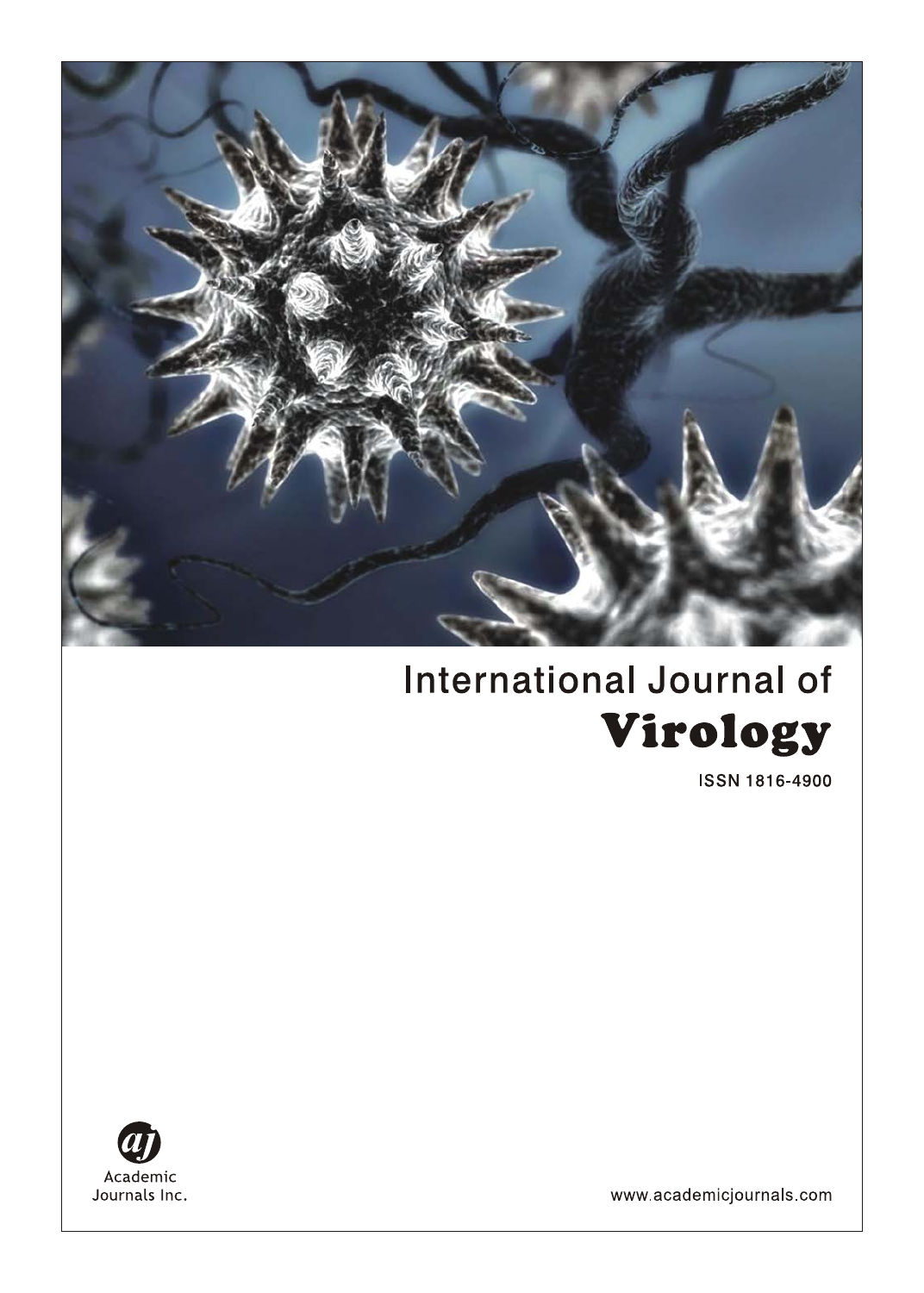International Journal of Virology 11 (1): 1-11, 2015 ISSN 1816-4900 / DOI: 10.3923/ijv.2015.1.11 © 2015 Academic Journals Inc.

## **Serological and Molecular Characterization of** *Cucurbit chlorotic yellows virus* **Affecting Cucumber Plants in Egypt**

## $1,2$ Mahmoud Ahmed Amer

'Department of Virus and Phytoplasma Research, Plant Pathology Research Institute, Agriculture, Research Center, Giza, Egypt

<sup>2</sup>Department of Plant Protection, College of Food and Agricultural Sciences, King Saud University, P.O. Box 2460, Riyadh, 11451, Saudi Arabia

## **ABSTRACT**

This study was aimed to identify the causal agent inducing virus-like symptoms on cucumber plants for the first report of *Cucurbit chlorotic yellows virus* (CCYV) in Egypt. A total of 45 symptomatic and asymptomatic cucumber samples were collected from five locations in El-Behira, government, Egypt during June, 2014. Out of 45 samples analyzed by DAS-ELISA, twenty two samples were found infected by CCYV only, two and four samples showed mixed infection with *Cucurbit yellow stunting disorder virus*+CCYV and *Cucurbit aphid-borne yellows virus*+CCYV, respectively, whereas the rest of the samples were negative to all three viruses. No RT-PCR products were obtained with all tested samples when the specific primer for *Beet pseudo-yellows virus* was used. Total RNA was extracted from ELISA positive samples for CCYV and a 353-bp DNA fragment of the HSP70 gene was amplified by RT-PCR using specific primer for CCYV. The synthesized cDNA probe for CCYV was used to confirm the detection of CCYV in singly and mixed infections using dot blot hybridization. The highest similarity (100%) was found with 22 isolates of CCYV isolated from melon, watermelon, cucumber and muskmelon in Japan, China, Taiwan, Lebanon and Sudan was found but the lowest similarity (94.3%) was found with two isolates from cucumber and melon in Iran. To our knowledge, this is the first report of CCYV on cucumber in Egypt.

**Key words:** CCYV, DNA sequencing, ELISA, HSP70 gene, RT-PCR

## **INTRODUCTION**

Cucurbits are of great economic importance among the major vegetable crops in Egypt, where total production of cucurbits reached 3972500 t from a cultivated area of 528588 feddan (1 feddan = 0.42 ha) in 2012 (Ministry of Agriculture and FAO reports). In the Mediterranean region, at least 28 viruses have been reported to infect cucurbit crops (Lecoq, 2003; Lecoq and Desbiez, 2012; Abrahamian *et al*., 2013) and several are discovered each year (Hassan and Duffus, 1990; Brown *et al*., 2011; Lecoq *et al.*, 2011; Dong *et al*., 2012; Omar and Bagdady, 2012; El-Rahmany *et al*., 2014). *Cucurbit yellow stunting disorder virus* (CYSDV) and *Cucurbit chlorotic yellows virus* (CCYV) are two emergent viruses that belong to the genus *Crinivirus* in the family Closteroviridae. The CCYV is a novel cucurbit-infecting crinivirus which was first identified in melon crops in Kumamoto, Japan, in 2004 (Gyoutoku *et al*., 2008) and is now widespread throughout the country (Furuta *et al*., 2008; Okuda *et al*., 2010). Since its first report in 2004 in Japan (Gyoutoku *et al*., 2008) CCYV has spread to Taiwan (Huang *et al*., 2010), China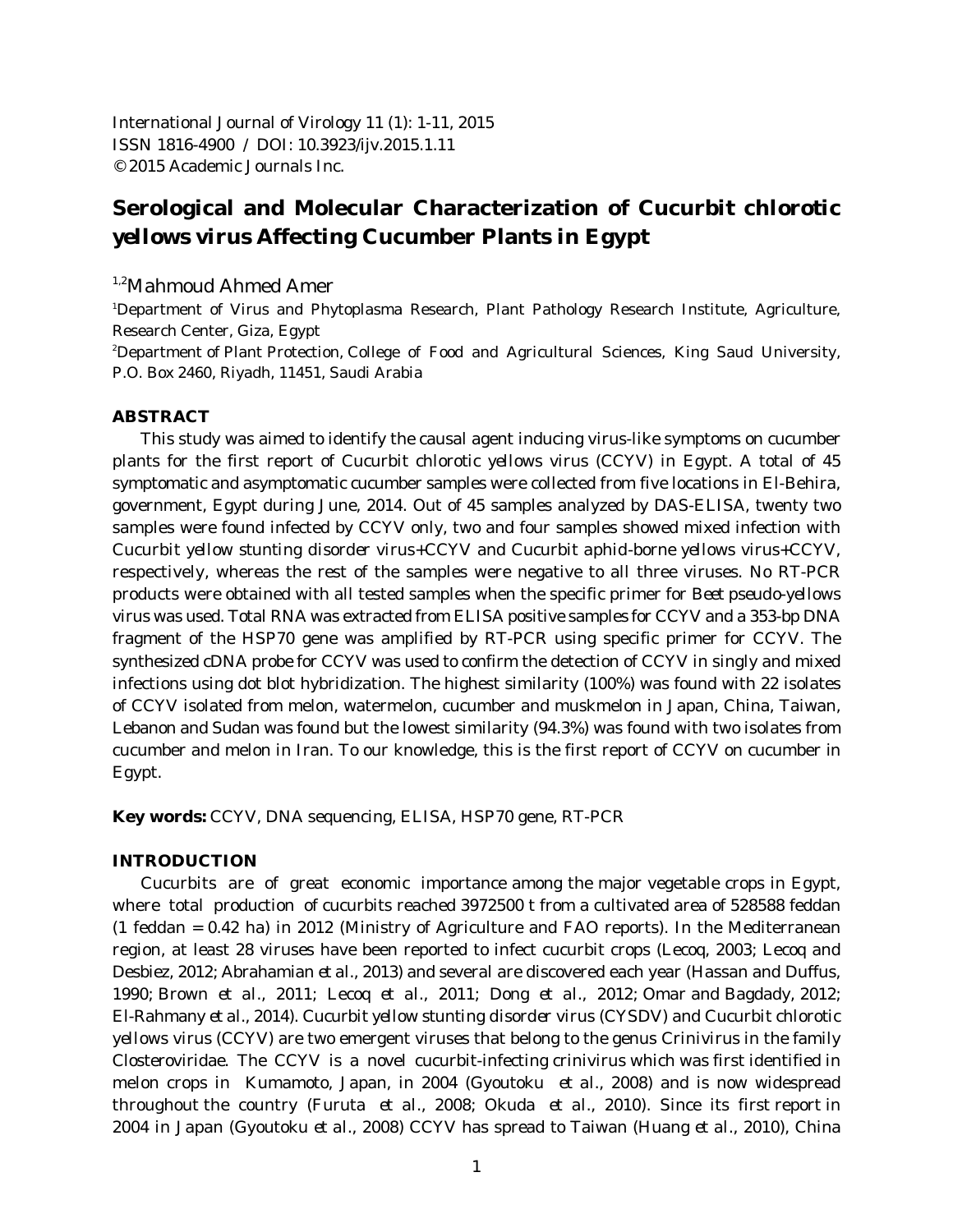(Gu *et al*., 2011; Zeng *et al*., 2011), Sudan (Hamed *et al.*, 2011), Saudi Arabia (Al-Saleh *et al.*, 2014) and Lebanon (Abrahamian *et al*., 2012). CCYV remains a tentative member of the genus *Crinivirus* since it was first fully sequenced in 2010 (Okuda *et al*., 2010). CCYV has a typical bipartite crinivirus genome, encoding four proteins in RNA1 and eight in RNA2 (Okuda *et al*., 2010). Recently, mixed infections by CYSDV and CCYV were reported in commercially cultivated cucurbits (Abrahamian *et al.*, 2012). Both viruses cause considerable damage mainly to the Cucurbitaceae family and can infect field crops or weeds (Wintermantel *et al*., 2009; Okuda *et al*., 2010). In addition to CCYV and CYSDV, other known whitefly-transmitted yellowing viruses are *Lettuce infectious yellows virus* (LIYV), *Tomato infectious chlorosis virus* (TICV), *Tomato chlorosis virus* (ToCV), *Sweet potato chlorotic stunt virus* (SPCSV), *Potato yellow vein virus* (PYVV) and *Lettuce chlorosis virus* (LCV) (Hartono *et al*., 2003; Boubourakas *et al*., 2006; Tzanetakis *et al*., 2013). CCYV and CYSDV are transmitted by *Bemisia tabaci* Mediterranean (MED) (previously biotype Q) and MEAM1 complexes in a semi-persistent manner (Gyoutoku *et al*., 2008; De Barro *et al*., 2011). Symptoms of *Criniviruses* develop on older leaves and progress toward newer growth inducing nutrition deficiency-like symptoms, interveinal chlorosis, brittleness and thickening of leaves. Symptoms induced by CYSDV, CCYV and other *Criniviruses* are very similar and their differentiation relies on the application of laboratory-based detection techniques (Wintermantel and Wisler, 2006). CCYV causes chlorotic leaf spots and complete yellowing of leaves of cucumber (*Cucumis sativus*), melon (*C. melo*) and watermelon (*Citrullus lanatus*) plants, resulting in severe economic losses. For efficient control of CCYV, simple and accurate diagnosis is urgently required. Several detection methods for CCYV using Enzyme-linked Immunosorbent Assay (ELISA), Tissue-Blot Immuno Assay (TBIA), Dot-Blot Immuno Assay (DBIA), dot-blot hybridization and Reverse Transcription (RT), Polymerase Chain Reaction (PCR) (Hourani and Abou-Jawdah, 2003; Ruiz *et al*., 2002; Gyoutoku *et al*., 2008). During 2014, yellowing symptoms were frequently observed in cultivated cucumber fields. The present study aim to investigate the incidence of the CCYV was the causal agent of yellowing disease of cucumber, also, conducted a preliminary analysis to genetically characterize Egyptian CCYV isolates. To achieve this, serological and molecular methods such as DAS-ELISA, RT-PCR, dot blot hybridization and sequencing analysis were applied for identification of the CCYV.

## **MATERIALS AND METHODS**

**Sample collection:** Seven cucumber open fields were surveyed in different locations 48 symptomatic and two asymptomatic cucumber samples from seven open fields distributed in a geographical area in El-Behira government, Egypt during June, 2014 were collected for virus identification. Viral symptoms included chlorotic spots followed by yellowing of whole leaves and thickening of older leaves were observed. A maximum of ten samples per field from symptomatic plants were collected and processed in Plant Virology Lab, Plant Protection Department, College of Food and Agricultural Sciences, King Saud University.

**Serological detection:** The presence of CCYV and other common cucurbit viruses (*Cucurbit chlorotic yellows virus* (CCYV), *Cucurbit yellow stunting disorder virus* (CYSDV), *Cucumber mosaic virus* (CMV), *Watermelon mosaic virus* (WMV), *Zucchini yellow mosaic virus* (ZYMV) and *Cucurbit aphid-borne yellows virus* (CABYV) in samples was ascertained by using Double-Antibody Sandwich (DAS) ELISA as described by Clark and Adams (1977) with polyclonal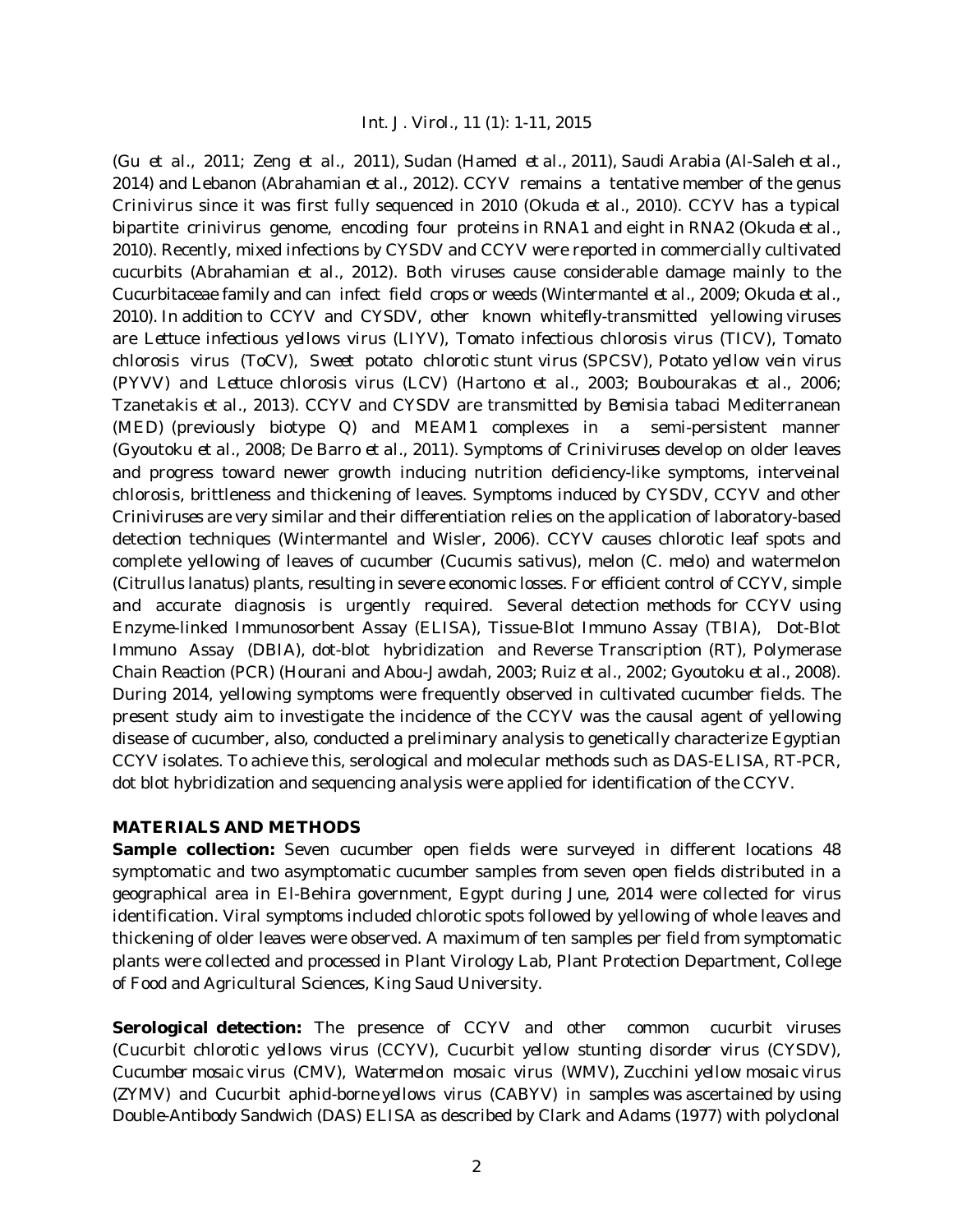antibodies obtained from LOEWE CO, Germany) and polyclonal antibodies of CABYV was kindly provided by Dr. H. Lecoq (INRA Montfavet, France were used to serologically identify the viruses infecting cucumber). Leaf samples were ground in a pre-cooled mortar and pestle with an extraction buffer (PBST: 0.13 M NaCl, 0.003 M KCl, 0.008 M Na<sub>2</sub>HPO<sub>4</sub>, 0.001 M KH<sub>2</sub>PO<sub>4</sub>, pH 7.4) containing 0.05% Tween 20 and 0.1% nonfat dry milk and were placed in wells that had been pre-coated with specific polyclonal antisera diluted in a carbonate buffer (pH 9.6). Plates were incubated at 4°C overnight and washed three times with PBST-Tween 20 buffer. Plates were then coated with alkaline phosphatase conjugated antibody diluted in extraction buffer and incubated for 2 h at 37°C. After washing, p-nitrophenyl phosphate in diethanolamine substrate buffer  $(0.5 \text{ mg mL}$ G<sup>1</sup>, pH 9.8) was added to each well and incubated at room temperature for 30-120 min. The reaction was detected colorimetrically at A405 nm using an ELISA reader (BioTek, Instruments, Inc., USA). Two wells were used per sample. Virus-free cucurbit species grown in insect- proof cages were used as negative controls. Positive and healthy controls were included in all tests. Samples were considered to be positive if the A405 nm values were more than three times those of the healthy control.

**Reverse transcription-polymerase chain reaction (RT-PCR) detection:** The original field samples were used to RNA extraction using Isolate II RNA Kit (Bioline) according to the manufacturer's protocol. RT-PCR was carried out using One-step RT-PCR reagent (PrimeScript One-step RT-PCR kit ver 2; Takara BIO. Inc. Japan). Amplifications were carried out in a Mastercycler gradient (Eppendorf, Germany). A pair of primers, BPYV I: 5'-tcg aaa gtc caa caa gac gt-3' and BPYV II: 5'-ctg atg gtg cgc gag tg-3'), were used to detect genera *Beet pseudo-yellows virus* (BPYV) according to Boubourakas *et al*. (2006). The HSP70h gene region of CCYV was amplified using Crini-s2 (5'-cat tcc tac ctg ttt agc ca-3') and Crini-as2 (5'-tgc act tat aat ctg ctg gta c-3') primer designed according to Hamed *et al*. (2011) from CCYV sequences available at GenBank to confirm virus infection under the following reaction conditions: RT, 42°C for 30 min and 94°C for 2 min; PCR, 35 cycles of 94°C for 30 sec, 55°C for 30 sec and 72°C for 30 sec, followed by 72°C for 5 min. The PCR amplification products were then examined by agarose gel electrophoresis (1.5% agarose, TAE), followed by ethidium bromide staining according to Sambrook and Russell (2001).

**Dot blot hybridization assay:** The obtained RT-PCR product (353 bp) of partial Hsp70h gene of these CCYV was purified using Matrix Gel Extraction System, Life Technologies and directly labeled with digoxigenin (DIG) labeling system according to Feinberg and Vogelstein (1983) and Holtke and Kessler (1990). Sap extractions were prepared from all collected samples from cucumber (45 samples) by grinding according to Laulhere and Rozier (1976) and Podleckis *et al*. (1993). The DNA was fixed on the membranes by Ultraviolet cross-linked for 30 sec. Prehybridization, hybridization and immunological detection were carried out using the DIG DNA labeling and Detection kit (Roche Diagnostics) according to the manufacturer's recommendation.

**Partial nucleotide sequence cloning and analysis of CCYV HSP70h gene:** Amplified RT-PCR products subsequently were ligated into pGEM-T Easy vector (Promega, Madison, WI) according to the manufacturer's instructions and transformed into DH5a *Escherichia coli* cells. CCYV DNA products from RT-PCR were used directly for sequence analysis. Ethidium bromide strained DNA bands of interest were purified (Matrix Gel Extraction System, Life Technologies).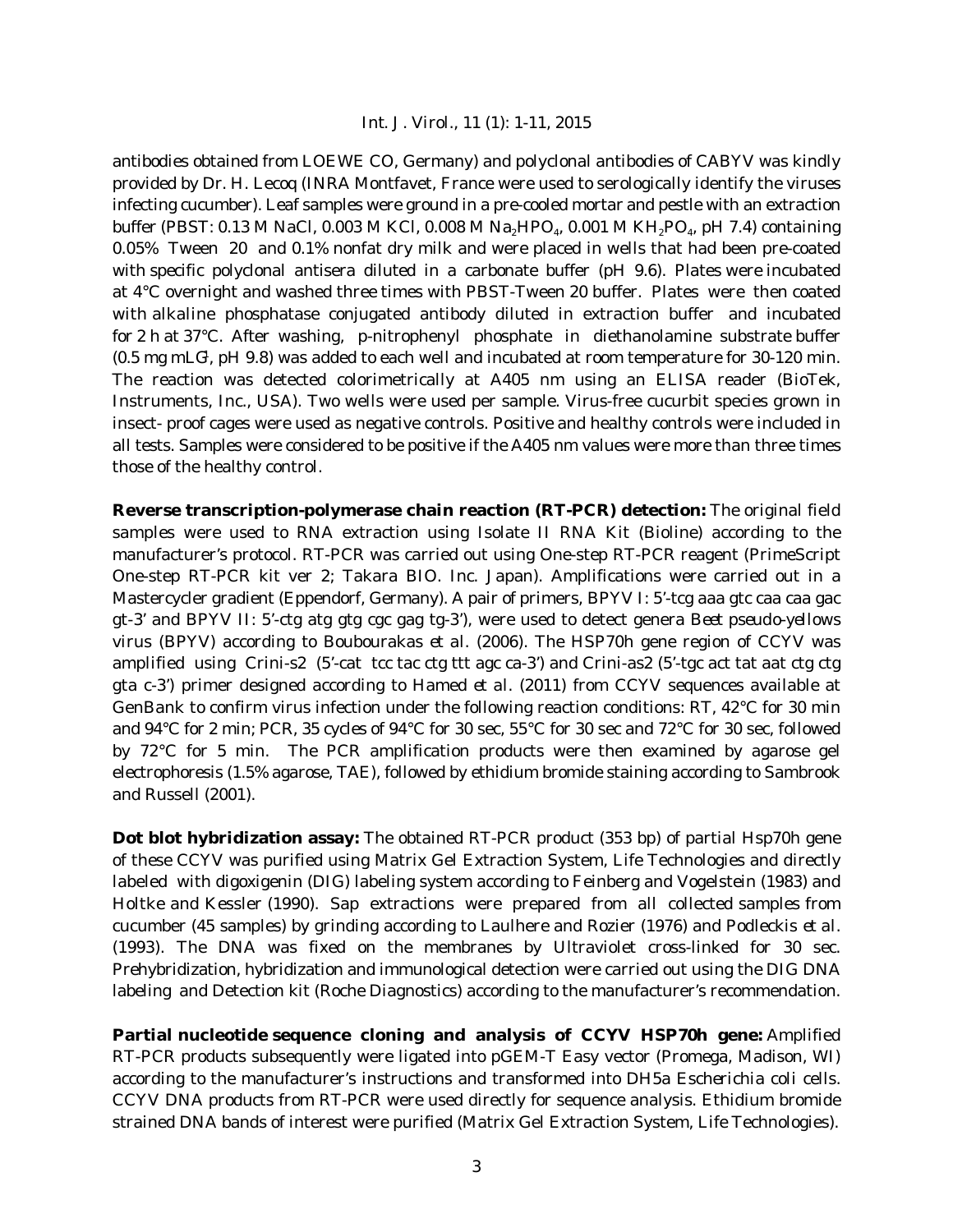Table 1: Sequence identities between Egyptian isolates and thirty other *Cucurbit chlorotic yellows virus* (CCYV) sequences retrieved from GenBank databases

|               |                  |                |                        | KP204871 | KP204872 | KP204873 |
|---------------|------------------|----------------|------------------------|----------|----------|----------|
| Accession No. | Isolate          | Organic host   | Country                | $EG-B1$  | $EG-B2$  | $EG-B3$  |
| AB457591      | ä,               | Melon          | Japan: Kumamoto        | 100      | 100      | 100      |
| AB523789      |                  | Melon          | Japan: Kumamoto        | 100      | 100      | 100      |
| KP204871      | $EG-B1$          | Cucumber       | Egypt                  | 100      | 100      | 100      |
| KP204872      | $EG-B2$          | Cucumber       | Egypt                  | 100      | 100      | 100      |
| KP204873      | $EG-B3$          | Cucumber       | Egypt                  | 100      | 100      | 100      |
| GU721106      | Sgw              | Watermelon     | China: Shouguang       | 99.5     | 99.5     | 99.5     |
| GU721107      | Sgm              | Melon          | China: Shouguang       | 99.5     | 99.5     | 99.5     |
| GU721108      | Nbw              | Watermelon     | China: Ningbo          | 100      | 100      | 100      |
| GU721109      | Nbm              | Melon"         | China: Ningbo          | 100      | 100      | 100      |
| GU721110      | <b>Nbc</b>       | Cucumber       | China: Ningbo          | 100      | 100      | 100      |
| GU721111      | <b>Btc</b>       | Bemisia tabaci | China: Shouguang       | 100      | 100      | 100      |
| HG939521      | CC1-10HSP        | Cucumber       | Greece: Tympaki, Crete | 99.5     | 99.5     | 99.5     |
| HM581659      | <b>Nbc</b>       | Cucumber       | China: Ningbo          | 100      | 100      | 100      |
| HQ148667      | Shjd             | Melon          | China                  | 100      | 100      | 100      |
| JF502222      | TW               | Melon          | Taiwan: Yunlin         | 100      | 100      | 100      |
| JN126045      | Erlun            | Muskmelon      | Taiwan: Yunlin, Erlun  | 100      | 100      | 100      |
| JN126046      | Yilan            | Muskmelon      | Taiwan: Yilan"         | 100      | 100      | 100      |
| JQ904629      | Beijing          | Cucumis        | China: Beijing         | 100      | 100      | 100      |
| KC559449      | Sem <sub>6</sub> | Cucumber       | Iran: Semnan           | 94.3     | 94.3     | 94.3     |
| KC559450      | Sem26            | Melon          | Iran: Semnan           | 94.3     | 94.3     | 94.3     |
| KC633821      | Jb2              | Cucumber       | Lebanon                | 99.5     | 99.5     | 99.5     |
| KC633822      | CC <sub>2a</sub> | Cucumber       | Lebanon                | 100      | 100      | 100      |
| KC633823      | Jb8              | Cucumber       | Lebanon                | 100      | 100      | 100      |
| KC633824      | M <sub>2</sub>   | Cucumber       | Lebanon                | 99.5     | 99.5     | 99.5     |
| KC633825      | JC7              | Cucumber       | Lebanon                | 100      | 100      | 100      |
| KC633826      | M1               | Cucumber       | Lebanon                | 100      | 100      | 100      |
| KC633827      | <b>TS14</b>      | Cucumber       | Lebanon                | 100      | 100      | 100      |
| KC677623      | Sud.C.35         | Pumpkin        | Sudan                  | 100      | 100      | 100      |
| KC677624      | Su.C.37          | Pumpkin        | Sudan                  | 100      | 100      | 100      |
| KC990509      | <b>TS16</b>      | Cucumber       | Lebanon                | 100      | 100      | 100      |
| KC990510      | JC <sub>5</sub>  | Cucumber       | Lebanon                | 100      | 100      | 100      |
| KC990511      | JC8              | Cucumber       | Lebanon                | 100      | 100      | 100      |
| LM653107      | CC-HSP-5         | Cucumber       | Saudi Arabia           | 95.5     | 95.5     | 95.5     |

The nucleotide sequence of the partial Hsp70h gene of these CCYV isolates detected in cucumber (EG-B1, EG-B2 and EG-B3) were determined with the same primers as those used for amplification using an ABI 310 DNA Analyzer (Perkin Elmer Applied Biosystems, HITACHI). Alignment analysis for calculation of percentage identity was carried out using the DNASTAR program. Analysis of the obtained sequences was carried out using the DNASTAR software trial. To achieve a valid comparison, 30 CCYV isolate sequences belonging to different countries obtained from GenBank database (Table 1) were reduced to the longitude of the isolated sequences in this study. Sequences used for comparisons were retrieved from GenBank (www.ncbi.nlm.nih.gov). The accession numbers of international CCYV isolates, along with the country of origin, are shown in Table 1. The partial of Hsp70h gene sequence of three Egyptian CCYV isolates; EG-B1, EG-B2 and EG-B3 have been deposited in the EMBL/GenBank/DDBJ databases.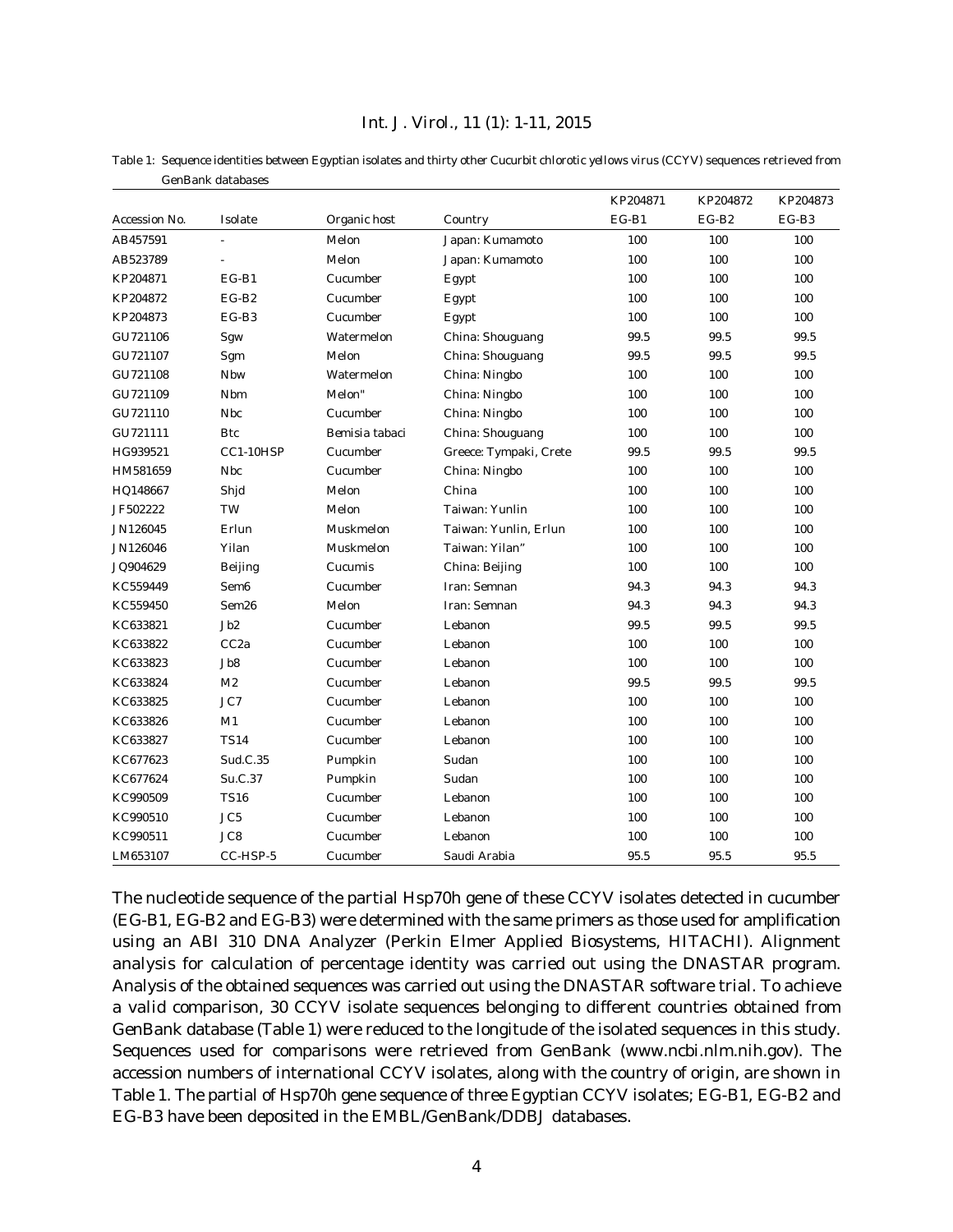## **RESULTS**

**Detection and identification of CCYV in infected field samples by DAS-ELISA:** Symptoms on infected cucumber plants included yellowing and thickening of the basal and older leaves which occasionally also showed slight epinasty, or resulted in flower abortion and a reduction in the number of fruits per plant. Frequently, the chlorotic basal leaves of older plants developed large interveinal necrotic areas (Fig. 1). Forty eight samples of symptomatic plants taken from seven cucumber fields in El-Behira, government, Egypt, were analyzed. Twenty samples were found infected by CCYV only, two samples showed mixed infection with CYSDV and CCYV, four samples showed mixed infection with CABYV and CCYV whereas the rest of the samples were negative to all three viruses when DAS-ELISA against CYSDV, CABYV and CCYV using specific polyclonal antiserum.

**RT-PCR:** The obtained results reveled that no RT-PCR products (251 bp) were obtained with all tested samples when the specific primers for BPYV (BPYV-CP-5' and BPYV-CP-3') was used. Six out of twenty six samples that were positive using DAS-ELISA for CCYV infection were checked by RT-PCR to confirm CCYV identification. DNA amplification product of approximately 353 bp was observed in samples that were positive to CCYV in DAS-ELISA. No DNA product was amplified in healthy plant extracts (Fig. 2).

**Dot blot hybridization:** A cDNA probe for CCYV was synthesized using the Crini-s2 and Crini-as2 primer. Figure 3 illustrate dot blot hybridization of total RNA extraction from all naturally symptomatic and asymptomatic cucumber plant samples collected from El-behira government. Positive hybridization reaction indicated by formation of purple color on the nitrocellulose membrane was observed in RNA extracts of 26 out of 45 cucumber samples but no hybridization was observed between the cDNA probe and nucleic acid extraction from the rest collected samples (Fig. 3). These results were confirming the obtained results from DAS- ELISA and RT-PCR analysis.



Fig. 1(a-d): Symptoms in cucumber plants infected with *Cucurbit chlorotic yellows virus* (CCYV): (a) Interveinal chlorosis, (b) Yellowing and thickening of the basal leaves and (c) Reduction in growth in an open field and (d) No symptoms were observed on healthy plant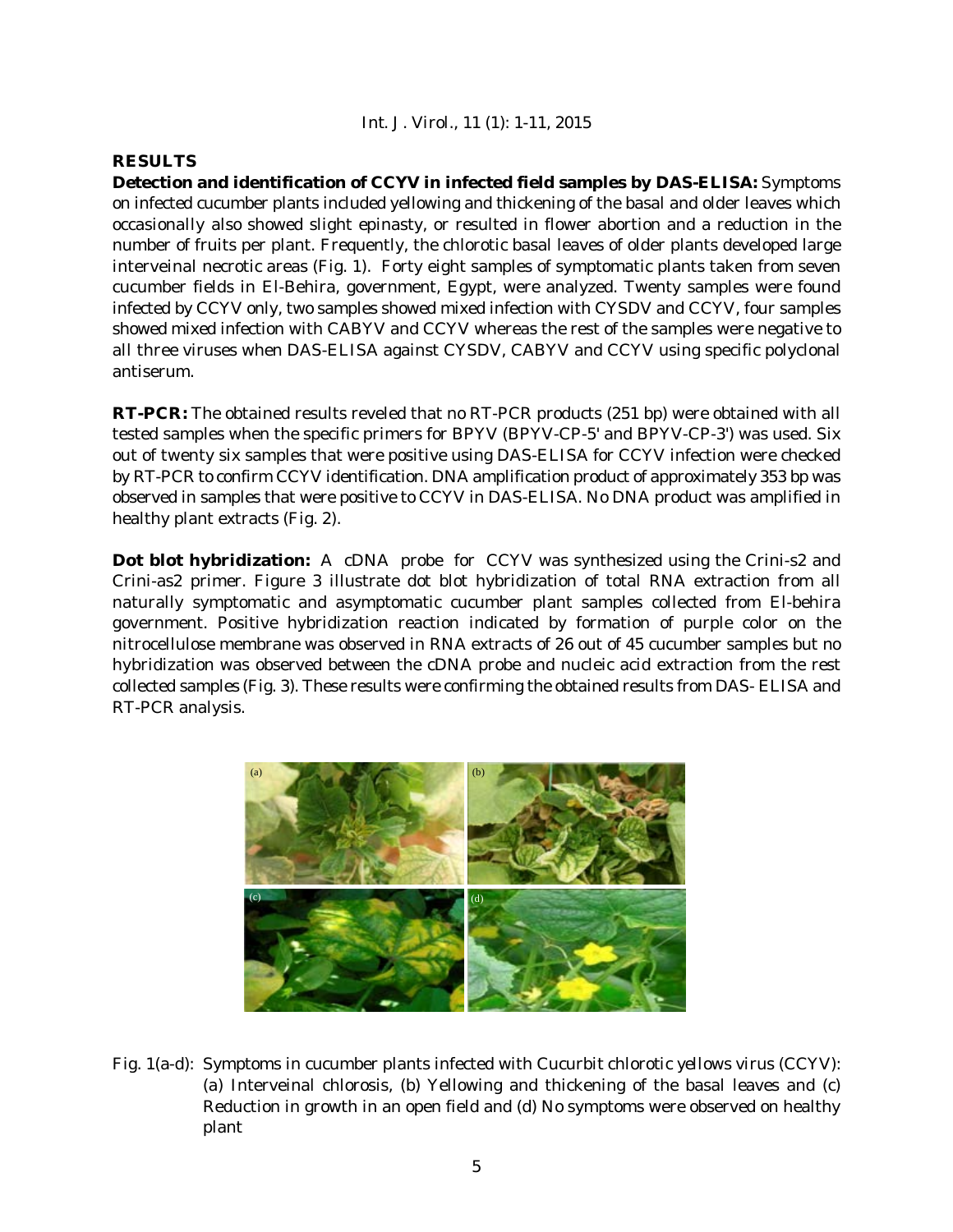

Fig. 2: Gel electrophoresis of RT-PCR amplification of a 353 bp fragment from the CCYV- heat shock protein 70 kDa homologous gene (HSP70h) gene using the Crini-s2 and Crini-as2 primer pair. Lane M: 50 bp DNA ladder (Bioline). Lane 1: Leaf samples from healthy cucumber as a negative control, Lanes 2, 3, 4, 5: Selected samples from infected cucumber plants collected from El-behira government



Fig. 3: Detection of isolates of CCYV by dot blot hybridization. The total nucleic acid was extracted from all collected cucumber samples and spotted on a nylon membrane and hybridized with a CCYV cDNA probe containing digoxigenin labeled preparations from plasmid clones representing both partial Hsp70h gene of the virus. Spot in row A: 6 and B: 5 shows positive reaction from mixed (CCYV+CYSDV) infections samples and spot in row C: 1, 6, 7 and D: 7 shows positive reaction from mixed (CCYV+CABYV) infections samples. Row A: 1, 2, 3, 4, 7, 9; Row B: 3, 4, 7, 8, 9; Row C: 2, 3, 4, 8; Row D: 1, 9, and Row E: 3, 6, 8. No hybridization reaction was observed with the rest of the samples (Row D: 3, 4, and 5)

**Partial nucleotide sequence of CCYV HSP70h gene:** The RT-PCR products obtained with the leaf samples were cloned and sequenced to identify the suspected CCYV isolates. The HSP70h which was amplified with the primers Crini-s2 and Crini-as2 primer (353 bp) were sequenced and submitted in GenBank under accession numbers (KP204871, KP204872 and KP204873). Phylogenetic analysis was carried out for the partial sequences of the HSP70h of the obtained sequences for Egyption isolates (EG-B1, EG-B2 and EG-B3) and representative sequences of CCYV isolates from Japan, China, Taiwan, Iran, Lebanon, Sudan and Saudi Arabia as shown in Table 1. The phylogenetic tree showed that all Egyptian CCYV isolates in this study are in one clusters with them. The analysis also showed that the highest nucleotide identities were 100%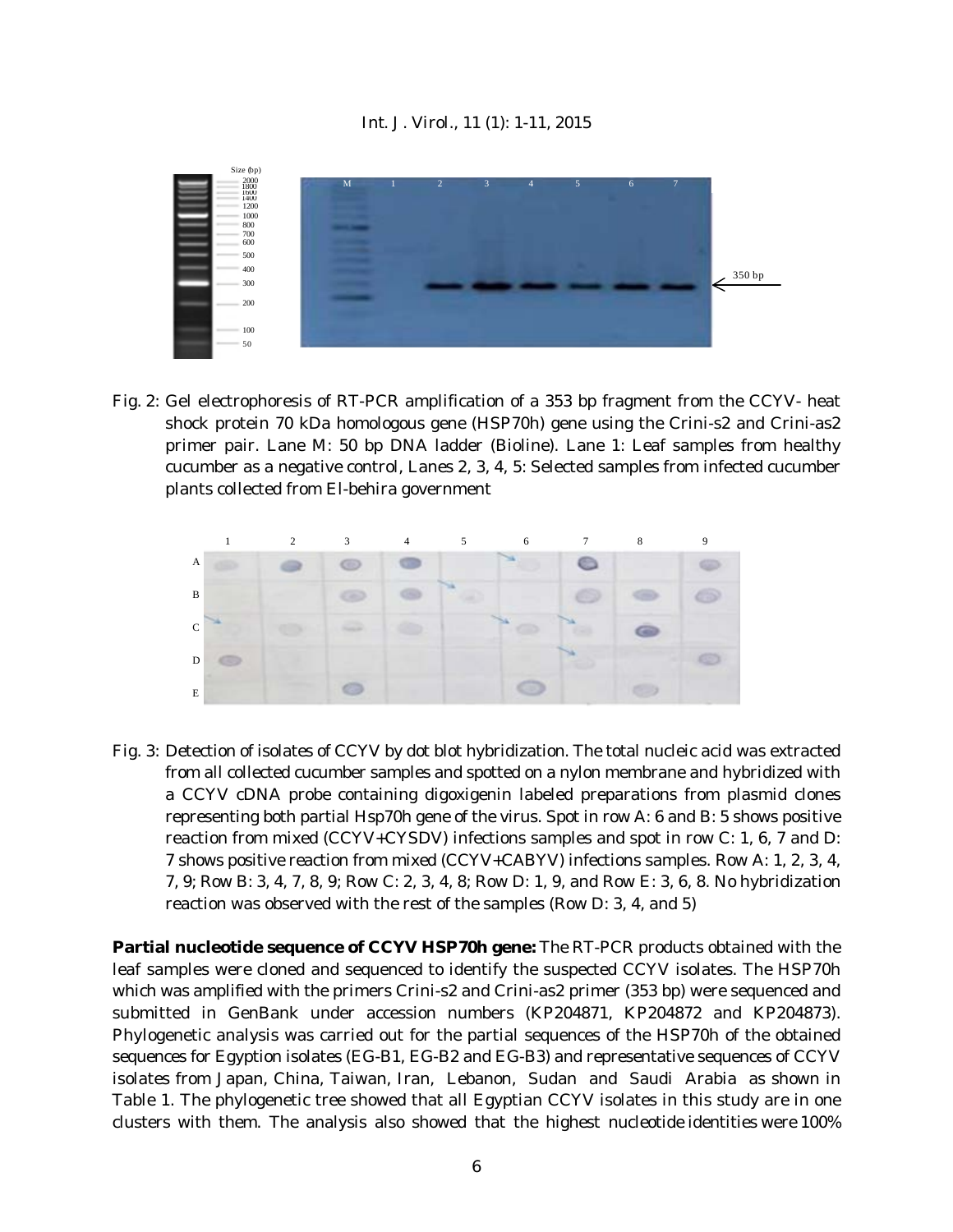

Fig. 4: Phylogenetic relationships tree among the multiple sequence alignments of Egyptian isolates of CCYV and 32 different CCYV isolates referenced in GenBank

obtained with two isolates (AB457591 and AB523789) of CCYV from Japan isolated from melon, seven isolates (GU721108, GU721109, GU721110, GU721111, HM581659, HQ148667 and JQ904629) isolated from melon, watermelon, cucumber and whitefly from China, three isolates (JF502222, JN126045 and JN126046) isolated from melon and muskmelon from Taiwan, eight isolates (KC633822, KC633823, KC633825, KC633826, KC633827, KC990509, KC990510 and KC990511) isolated from cucumber from Lebanon and two isolates isolated from pumpkin from Sudan (KC677623 and KC677624). While it was 95.5% with CCYV isolate from watermelon and melon (GU721106 and GU721107) from China and 4 isolates isolated from cucumber from Greece, Lebanon and Saudi Arabia (HG939521, KC633821, KC633824 and LM653107). The lowest similarity (94.3%) also was found with the Sem6 (KC559449) and Sem26 (KC559450) isolates from Iran isolated from cucumber and melon respectively when compared with the five isolates of CCYV from Egypt (Fig. 4 and Table 1).

## **DISCUSSION**

Cucurbit viruses have always caused major losses in the quantity and quality of cucurbit crops in many countries of the world and they represent one of the most important limiting factors for growers (Provvidenti, 1996). In recent decades, approximately 39 different virus species have been reported to infect cucurbits naturally (Lecoq, 2003). Yellowing virus diseases (BPYV, CYSDV, CCYV and CABYV) are emerging as a major agricultural threat causing significant yield losses in cucumber and cucurbits. Several cucumber-growing regions of cucumber plants in open-field crops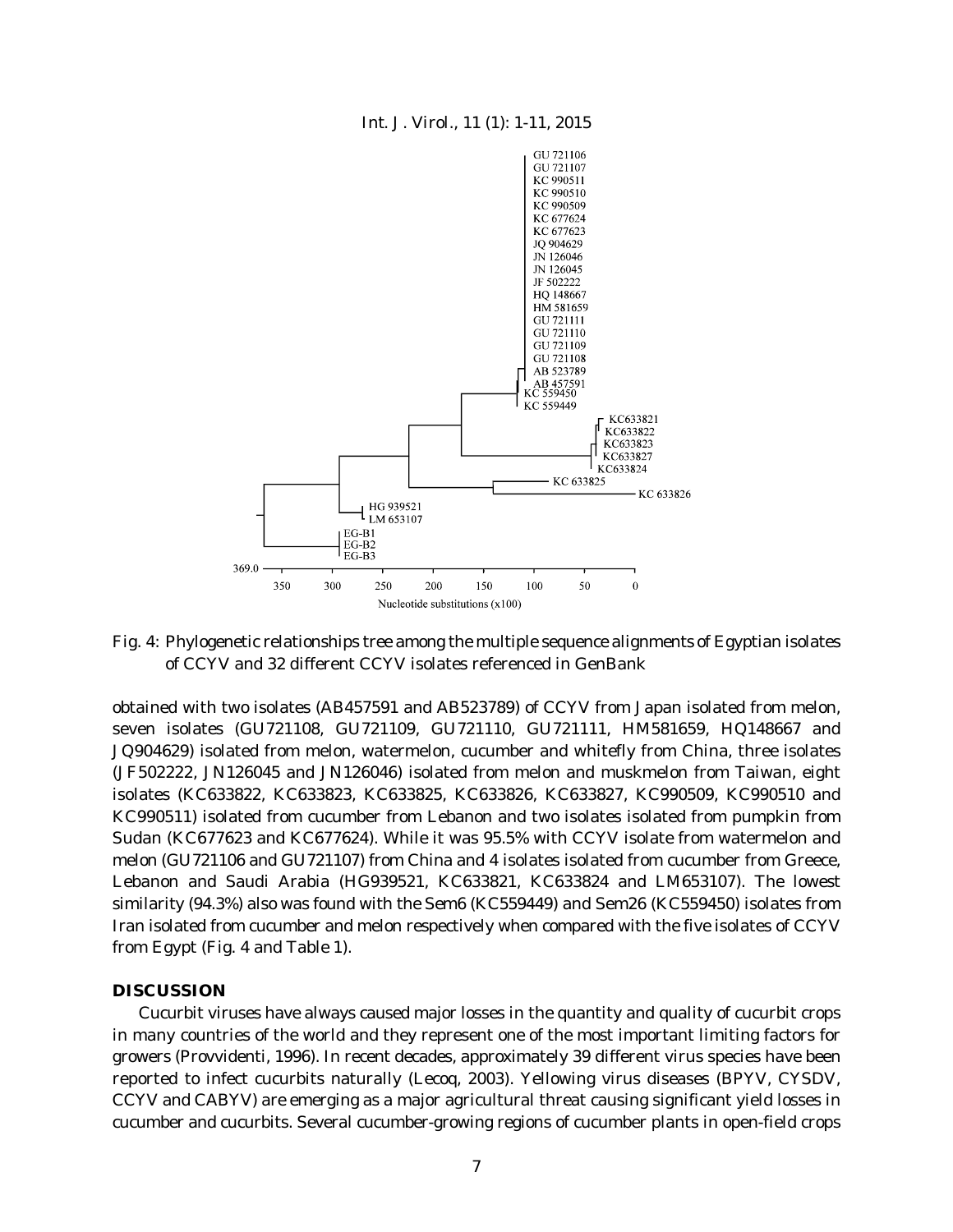in El-Behira, government, Egypt were collected with symptoms similar to those induced by CCYV (interveinal chlorosis of middle leaves and yellowing of older leaves). Similar symptoms were observed in 2012 in open field watermelon (*Citrullus lanatus*) plants in Rhodes and in November 2013 in a cucumber greenhouse in Tympaki, Crete (Orfanidou *et al*., 2014). The yellowing symptoms differed considerably from three endemic viral diseases of cucurbits, *Watermelon mosaic virus*, *Zucchini yellow mosaic virus* and *Cucumber mosaic virus* (Avgelis, 1983; Boubourakas *et al*., 2006). Symptoms of affected cucurbit plants appeared to be more similar to those caused by whitefly transmitted yellowing criniviruses, *Cucurbit yellow stunting disorder virus* and *Beet pseudo-yellows virus*, as well as *Cucurbit chlorotic yellows virus* (Okuda *et al*., 2010), or even similar to the aphid transmitted polerovirus, CABYV which also induces yellowing symptoms in cucurbits (Omar and Bagdady, 2012). Mixed infection was found in approximately 12.5% of infected cucumber samples, whereas out of 45 samples, two samples showed mixed infection with CYSDV+ CCYV and four samples showed mixed infection with CABYV+CCYV when DAS-ELISA was used. In Lebanon, some 13% of melon and 30% of squash plants showed mixed infections of ZYMV+CABYV (Abou-Jawdah *et al*., 2000). The highest incidence (15%) was found in cucurbits of Turkey infected with ZYMV+WMV (Sevik and Arli-Sokmen, 2003). Mixed infections are associated with enhanced symptom expression and synergistic effects are reported for viruses in the family Luteovirridae (Savenkov and Valkonen, 2001). The high incidence of CCYV found in this study, together with the less number of mixed infections, suggests that CCYV is an important threat for cucurbit crops in Egypt. CCYV has been reported only in Japan, China, Taiwan, Lebanon and Sudan (Gu *et al*., 2011; Zeng *et al*., 2011; Hamed *et al*., 2011; Huang *et al*., 2010; Abrahamian *et al*., 2013; Bananej *et al*., 2013; Orfanidou *et al*., 2014). Symptoms and the presence of CCYV were confirmed by RT-PCR (Hamed *et al*., 2011). The cDNAs for the Hsp70h gene of CCYV genome from three CCYV isolates chosen randomly from the previous survey were produced by RT-PCR. For all samples, the expected RT-PCR products were obtained and were directly sequenced with previous cloning. Thus, fragments of 353 pb, corresponding to the partial sequences of Hsp70h gene was sequenced. The alignment of partial Hsp70h gene nucleotide sequences of three CCYV Egyptian isolates showed 100% identity, when compared with other CCYV isolates from Japan, China, Taiwan, Lebanon and Sudan while the lowest similarity (94.3%) was found with the Sem6 and Sem26 isolates from Iran isolated from cucumber and melon, respectively when compared with the five isolates of CCYV from Egypt. These isolates did not only show high similarity among themselves but they also showed significant similarity with isolates of CCYV in some neigh-boring countries, as well as in distantly located Asia and European countries too, suggesting probable transmission of this virus between these countries through transmission methods such as seeds and whiteflies.

A non-radioactive dot-blot hybridization technique have been used to detect several plant viruses and have been shown to be more sensitive and more specific than serology (Eiras *et al*., 2001; Sanchez-Navarro *et al*., 1996, 1998; James *et al*., 1999; Kataya *et al*., 2008). In dot-blot hybridization experiments, the virus could be detected using a DIG-labelled probe. Non-isotopic dot-blot hybridization becomes more accessible to non-specialized or less well equipped laboratories, since leaf samples can be homogenized even in the field and sap extracts applied immediately to nylon membranes. The necessity to fix the RNA onto the membrane using a UV light source is a disadvantage but the technique has several advantages: speed, the probe can be re-used up to three times and hundreds of samples can be processed simultaneously and samples can be stored until required. This becomes essential when early detection is required, particularly with the known phloem tropism and low virus concentration of criniviruses in plants (Kataya *et al*., 2008).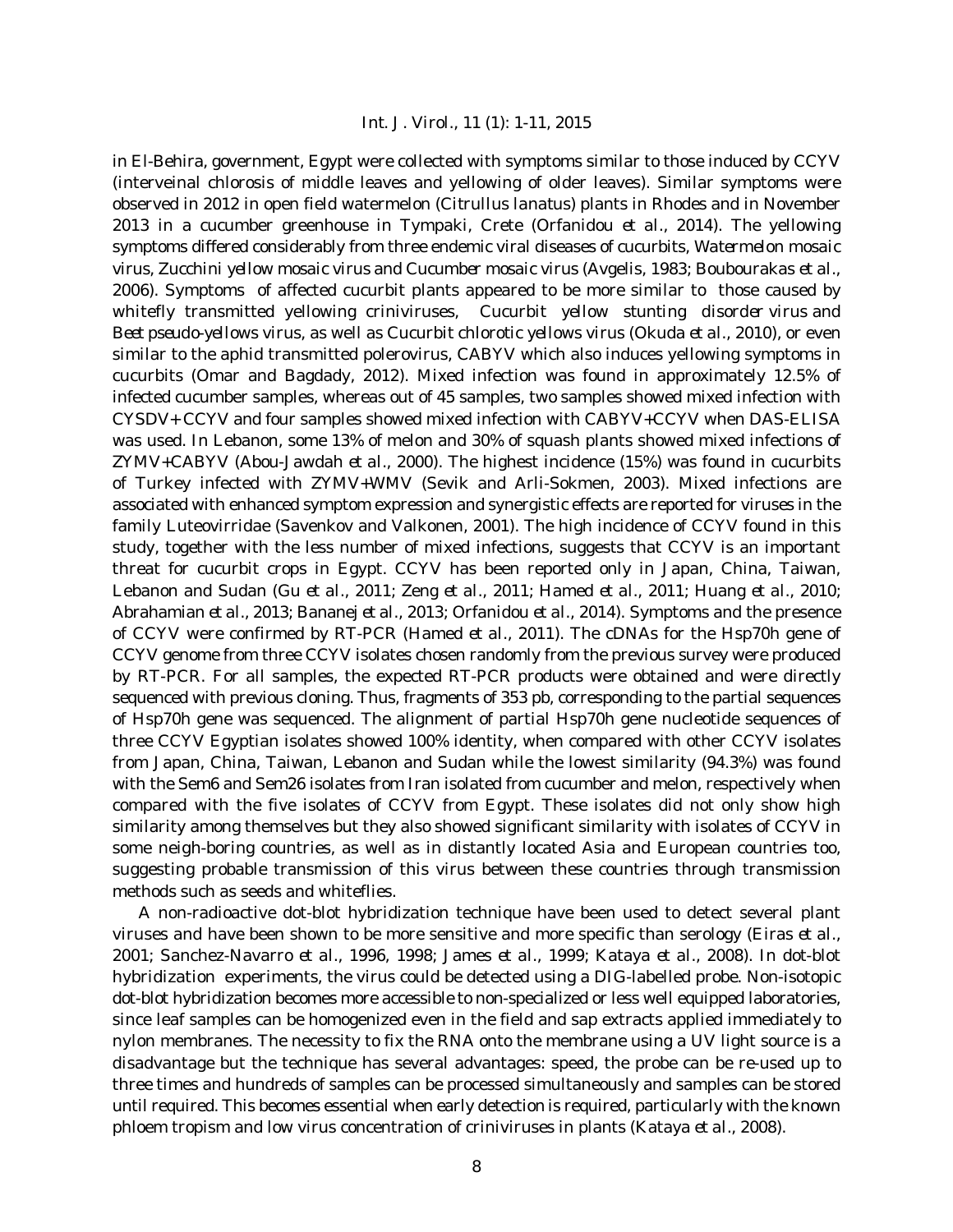Phylogenetic tree constructed by DNASTAR (Fig. 4) divided CCYV isolates into five clusters: Group I include isolates from Japan, Sudan, China and two isolates isolated from muskmelon from Taiwan. Group II included the two isolates isolated from cucumber from Iran. Group III included the five isolates isolated from cucumber from Lebanon. Group VI included the two isolates isolated from cucumber from Lebanon. Group VII included the two isolates isolated from cucumber from Greece and Saudi Arabia, whereas the Group VIII include the three Egyptian isolates of CCYV from Egypt. The data presented here show that it was one of the most prevalent and wide-spread viruses in open field crops of the El-behira region. In agreement with the present findings, fieldgrown cucurbit crops (cucumber, melon, squash and watermelon) from Iran, China, Greece, Lebanon, also showed high CCYV incidence (Gu *et al*., 2011; Zeng *et al*., 2011; Abrahamian *et al*., 2012; Bananej *et al*., 2013; Orfanidou *et al*., 2014). In conclusion, symptoms, RT-PCR and sequencing results confirm the presence and establishment of CCYV in cucumber crops in Egypt. It is remarkable that the sequences obtained from the Egyptian samples show only negligible sequence differences from some Iran isolates. Because of the large whitefly vector populations, the spread of CCYV to neighboring countries in Africa and potentially southern Europe, or wherever cucurbits are grown, can be expected. To our knowledge, this is the first report of CCYV in Egypt.

#### **ACKNOWLEDGMENTS**

The author gratefully acknowledges the financial support by the Agricultural Research Center, Deanship of Scientific Research of, King Saud University, Riyadh, King Saud University. A special thank also to Dr. M.A. Al-Saleh at Plant Protection Department, College of Food and Agricultural Sciences, King Saud University, for useful advice, suggestion and provision of the necessary facilities valuable for this research.

## **REFERENCES**

- Abou-Jawdah, Y., H. Sobh, S. El-Zammar, A. Fayyad and H. Lecoq, 2000. Incidence and management of virus diseases of cucurbits in Lebanon. Crop Prot., 19: 217-224.
- Abrahamian, P.E., H. Sobh and Y. Abou-Jawdah, 2012. First report of *Cucurbit chlorotic yellows virus* on cucumber in Lebanon. Plant Dis., 96: 1704-1704.
- Abrahamian, P.E., R. Seblani, H. Sobh and Y. Abou-Jawdah, 2013. Detection and quantitation of two cucurbit criniviruses in mixed infection by real-time RT-PCR. J. Virol. Methods, 193: 320-326.
- Al-Saleh, M.A., M.H. Ahmad, I.M. Al-Shahwan, J.K. Brown and A.M. Idris, 2014. First report of *Watermelon chlorotic stunt virus* infecting watermelon in Saudi Arabia. Plant Dis., 98: 1451-1451.
- Avgelis, A.D., 1983. Occurrence of watermelon mosaic virus 1 and 2 in cucurbits in Crete (Greece). Phytopathologia Mediterranea, 22: 219-221.
- Bananej, K., W. Menzel, N. Kianfar, A. Vahdat and S. Winter, 2013. First report of *Cucurbit Chlorotic Yellows Virus* infecting cucumber, melon and Squash in Iran. Plant Dis., 97: 1005-1005.
- Boubourakas, I.N., A.D. Avgelis, P.E. Kyriakopoulou and N.I. Katis, 2006. Occurrence of yellowing viruses (*Beet pseudo*-*yellows virus*, *Cucurbit yellow stunting disorder virus* and *Cucurbit aphid*-*borne yellows virus*) affecting cucurbits in Greece. Plant Pathol., 55: 276-283.
- Brown, J.K., K. Mills-Lujan and A.M. Idris, 2011. Phylogenetic analysis of *Melon chlorotic leaf curl virus* from Guatemala: Another emergent species in the *Squash leaf curl virus* clade. Virus Res., 158: 257-262.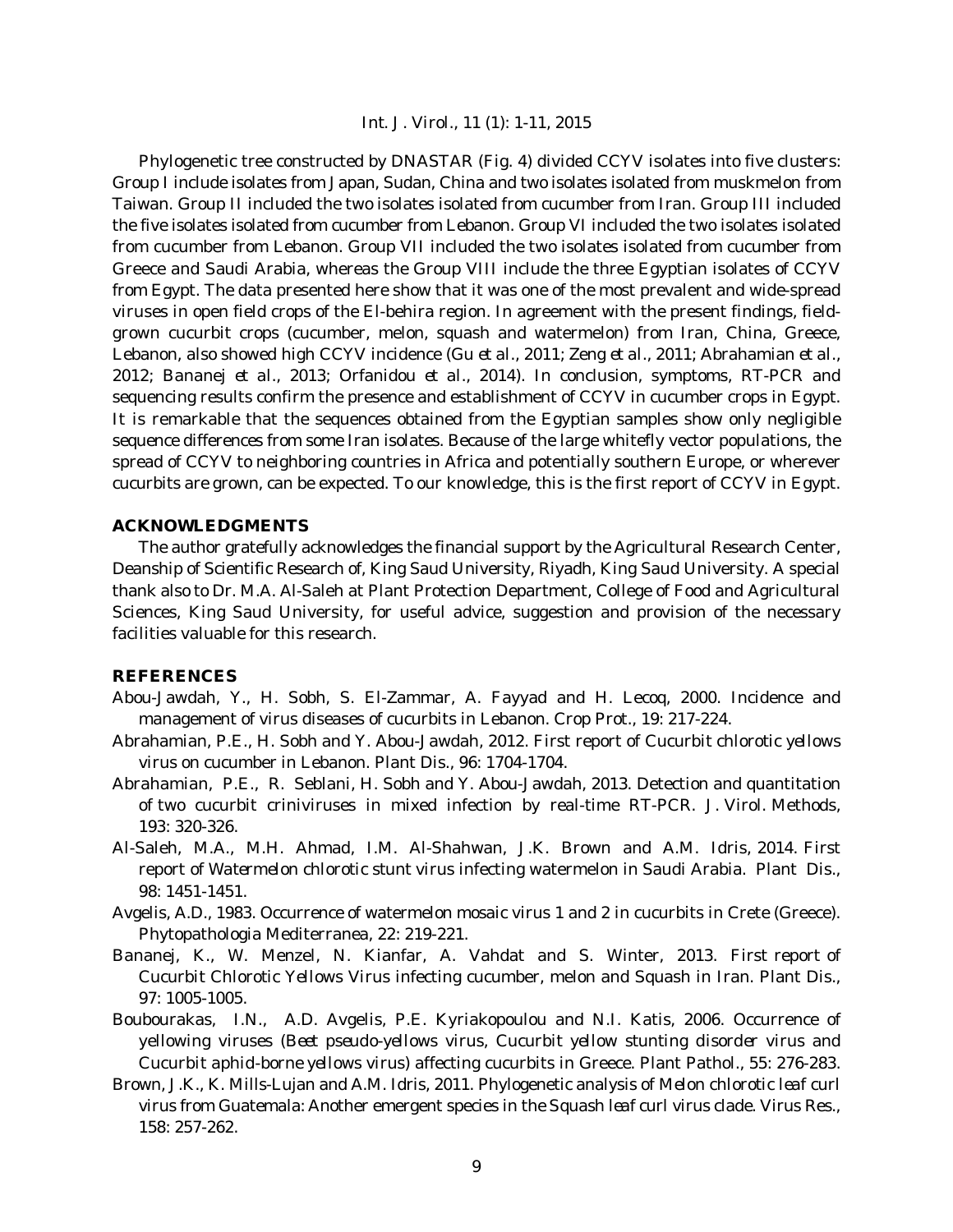- Clark, M.F. and A.N. Adams, 1977. Characteristics of the microplate method of enzyme-linked immunosorbent assay for the detection of plant viruses. J. Gen. Virol., 34: 475-483.
- De Barro, P.J., S.S. Liu, L.M. Boykin and A.B. Dinsdale, 2011. *Bemisia tabaci*: A statement of species status. Annu. Rev. Entomol., 56: 1-19.
- Dong, S.W., H.Y. Xiang, Q.X. Shang, D.W. Li, J.L. Yu and C.G. Han, 2012. Complete genomic sequence analysis reveals a novel fabavirus infecting cucurbits in China. Arch. Virol., 157: 597-600.
- Eiras, M., R.O. Resende, A.A. Missiaggia and A.C. Avila, 2001. RT-PCR and dot blot hybridization methods for a universal detection of tospoviruses. Fitopatologia Brasileira, 26: 170-175.
- El-Rahmany, R.G., A.K. El Attar, H.S. Zein, N.A. Abdallah and H.M. Mazyad, 2014. Characterization of an Egyptian isolate of the *Cucurbit yellow stunting disorder* virus. Arab J. Biotechnol., 17: 29-42.
- Feinberg, A.P. and B. Vogelstein, 1983. A technique for radiolabeling DNA restriction endonuclease fragments to high specific activity. Anal. Biochem., 132: 6-13.
- Furuta, A., J. Yamaguchi, T. Etou, K. Kuno and M. Mizobe *et al*., 2008. The whitefly transmissibility of *Cucurbit chlorotic yellows virus* and the occurrences in the cucumber greenhouses. Ann. Phytopathol. Soc. Jpn., 74: 218-218.
- Gu, Q.S., Y.H. Liu, Y.H. Wang, W.G. Huangfu and H.F. Gu *et al*., 2011. First report of *Cucurbit chlorotic yellows virus* in cucumber, melon and watermelon in China. Plant Dis., 95: 73-73.
- Gyoutoku, Y., S. Hayashida, S. Okazaki and M. Okuda, 2008. The occurrence of melon yellowing disease caused by *Cucurbit chlorotic yellows virus* in Kumamoto prefecture. Ann. Phytopathol. Soc. Jpn., 74: 219-219.
- Hamed, K., W. Menzel, G. Dafalla, A.M.A. Gadelseed and S. Winter, 2011. First report of *Cucurbit chlorotic yellows virus* infecting muskmelon and cucumber in Sudan. Plant Dis., 95: 1321-1321.
- Hartono, S., T. Natsuaki, Y. Genda and S. Okuda, 2003. Nucleotide sequence and genome organization of Cucumber yellows virus, a member of the genus *Crinivirus*. J. Gen. Virol., 84: 1007-1012.
- Hassan, A.A. and J.E. Duffus, 1990. A review of a yellowing and stunting disorder of cucurbits in the United Arab Emirates. Emirates J. Agric. Sci., 2: 1-6.
- Holtke, H.J. and C. Kessler, 1990. Non-radioactive labeling of RNA transcripts *in vitro* with the hapten digoxigenin (DIG); hybridization and ELISA-based detection. Nucleic Acids Res., 18: 5843-5851.
- Hourani, H. and Y. Abou-Jawdah, 2003. Immunodiagnosis of *Cucurbit yellow stunting disorder virus* using polyclonal antibodies developed against recombinant coat protein. J. Plant Pathol., 85: 197-204.
- Huang, L.H., H.H. Tseng, J.T. Li and T.C. Chen, 2010. First report of *Cucurbit chlorotic yellows virus* infecting cucurbits in Taiwan. Plant Dis., 94: 1168-1168.
- James, D., W. Jelkmann and C. Upton, 1999. Specific detection of cherry mottle leaf virus using digoxigenin-labeled cDNA probes and RT-PCR. Plant Dis., 83: 235-239.
- Kataya, A.R.A., E. Stavridou, K. Farhan and I.C. Livieratos, 2008. Nucleotide sequence analysis and detection of a Greek isolate of *Tomato chlorosis virus*. Plant Pathol., 57: 819-824.
- Laulhere, J.P. and C. Rozier, 1976. One-step extraction of plant nucleic acids. Plant Sci. Lett., 6: 237-242.